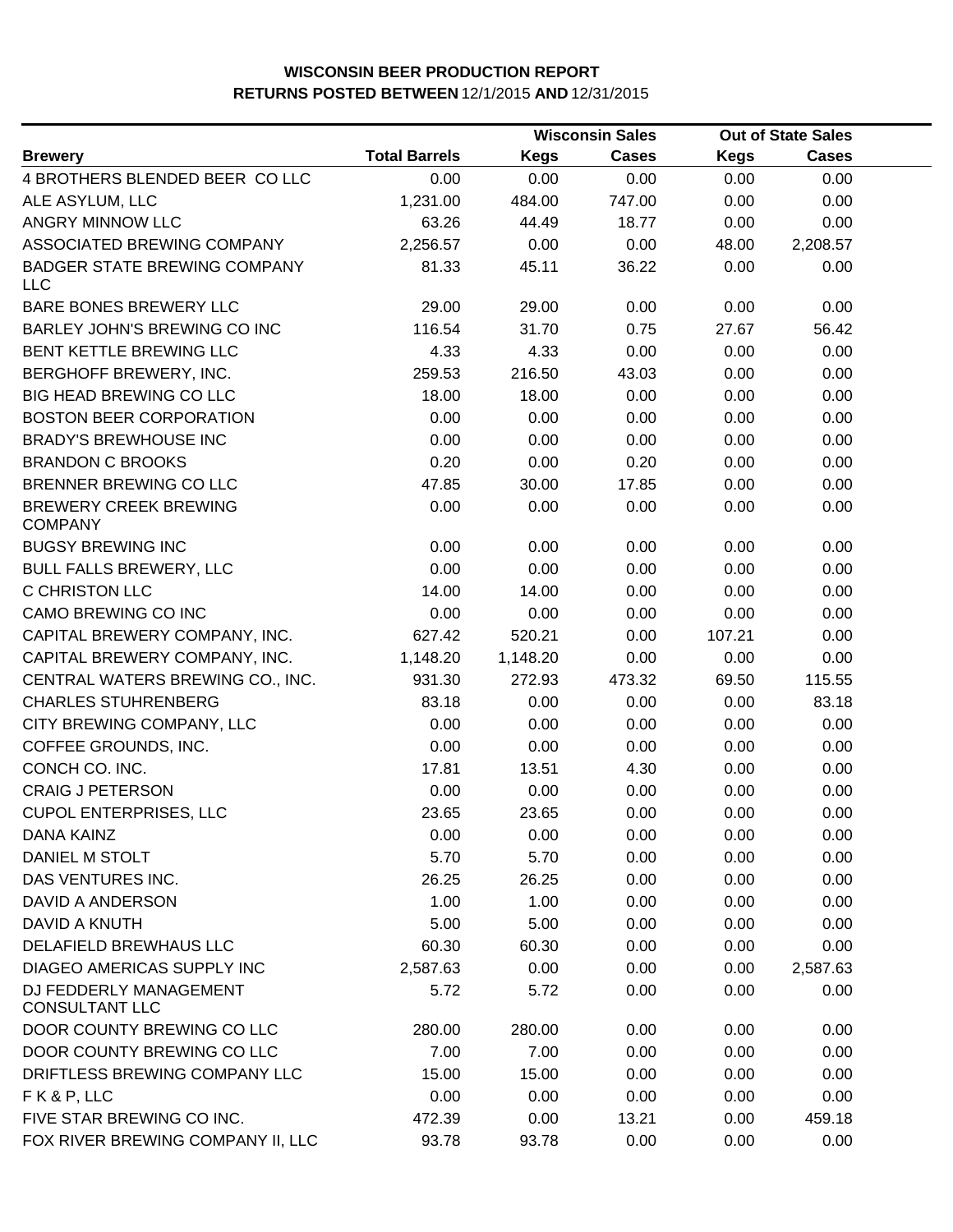|                                                         |                      |             | <b>Wisconsin Sales</b> |             | <b>Out of State Sales</b> |  |  |
|---------------------------------------------------------|----------------------|-------------|------------------------|-------------|---------------------------|--|--|
| <b>Brewery</b>                                          | <b>Total Barrels</b> | <b>Kegs</b> | <b>Cases</b>           | <b>Kegs</b> | <b>Cases</b>              |  |  |
| FOX RIVER BREWING COMPANY, LLC                          | 59.14                | 59.14       | 0.00                   | 0.00        | 0.00                      |  |  |
| FRANKENMUTH BREWING COMPANY                             | 186.63               | 0.00        | 0.00                   | 0.00        | 186.63                    |  |  |
| <b>FRESAR INC</b>                                       | 0.65                 | 0.65        | 0.00                   | 0.00        | 0.00                      |  |  |
| <b>FULTON LLC</b>                                       | 75.44                | 12.25       | 63.19                  | 0.00        | 0.00                      |  |  |
| GD <sub>2</sub> LLC                                     | 57.03                | 57.03       | 0.00                   | 0.00        | 0.00                      |  |  |
| GD3 LLC                                                 | 200.50               | 200.50      | 0.00                   | 0.00        | 0.00                      |  |  |
| GD4, LLC                                                | 62.00                | 62.00       | 0.00                   | 0.00        | 0.00                      |  |  |
| <b>GRANITE CITY RESTAURANT</b><br><b>OPERATIONS INC</b> | 26.65                | 26.65       | 0.00                   | 0.00        | 0.00                      |  |  |
| <b>GRANT PAULY</b>                                      | 395.21               | 104.66      | 187.66                 | 61.17       | 41.72                     |  |  |
| <b>GRAY BREWING CO.</b>                                 | 98.84                | 51.41       | 36.66                  | 8.67        | 2.10                      |  |  |
| <b>GREEN BAY BREWING COMPANY</b>                        | 324.13               | 154.69      | 133.03                 | 26.69       | 9.72                      |  |  |
| <b>GREENVIEW BREWING LLC</b>                            | 2.93                 | 1.78        | 1.15                   | 0.00        | 0.00                      |  |  |
| <b>GUY R LILJA</b>                                      | 0.00                 | 0.00        | 0.00                   | 0.00        | 0.00                      |  |  |
| <b>GWBC LLC</b>                                         | 0.00                 | 0.00        | 0.00                   | 0.00        | 0.00                      |  |  |
| HILLSBORO BREWING COMPANY LLC                           | 3.50                 | 3.50        | 0.00                   | 0.00        | 0.00                      |  |  |
| HILLSBORO BREWING COMPANY LLC                           | 0.00                 | 0.00        | 0.00                   | 0.00        | 0.00                      |  |  |
| HOP HAUS BREWING COMPANY LLC                            | 21.00                | 21.00       | 0.00                   | 0.00        | 0.00                      |  |  |
| HORNELL BREWING CO INC                                  | 9,376.04             | 0.00        | 0.00                   | 0.00        | 9,376.04                  |  |  |
| HOUSE OF BREWS LLC                                      | 80.50                | 74.50       | 6.00                   | 0.00        | 0.00                      |  |  |
| <b>ISAAC SHOWAKI</b>                                    | 450.92               | 98.33       | 352.59                 | 0.00        | 0.00                      |  |  |
| JACOB LEINENKUGEL BREWING CO.,<br><b>LLC</b>            | 15,291.86            | 936.25      | 8,230.88               | 930.08      | 5,194.65                  |  |  |
| <b>JAMES M KENNEDY</b>                                  | 0.00                 | 0.00        | 0.00                   | 0.00        | 0.00                      |  |  |
| <b>JEAN M LANE</b>                                      | 22.23                | 22.23       | 0.00                   | 0.00        | 0.00                      |  |  |
| KARBEN4 BREWING LLC                                     | 515.22               | 269.75      | 245.47                 | 0.00        | 0.00                      |  |  |
| KATCHEVER & CO LLC                                      | 265.70               | 118.17      | 147.53                 | 0.00        | 0.00                      |  |  |
| <b>KUL BREWING LLC</b>                                  | 822.67               | 0.00        | 822.67                 | 0.00        | 0.00                      |  |  |
| LAKEFRONT BREWERY, INC.                                 | 3,753.74             | 1,312.17    | 1,860.10               | 101.26      | 480.21                    |  |  |
| <b>LAZY MONK BREWING LLC</b>                            | 39.12                | 19.41       | 19.71                  | 0.00        | 0.00                      |  |  |
| LEACH GOLF PROPERTIES, INC.                             | 0.00                 | 0.00        | 0.00                   | 0.00        | 0.00                      |  |  |
| <b>LEE BURGESS</b>                                      | 0.00                 | 0.00        | 0.00                   | 0.00        | 0.00                      |  |  |
| <b>LESLIE ERB</b>                                       | 3.00                 | 3.00        | 0.00                   | 0.00        | 0.00                      |  |  |
| LHM BREWPUB, LLC                                        | 19.91                | 19.91       | 0.00                   | 0.00        | 0.00                      |  |  |
| LUCETTE BREWING COMPANY LLC                             | 169.74               | 68.25       | 39.16                  | 25.75       | 36.58                     |  |  |
| MARK ANTHONY BREWING INC                                | 56,907.05            | 0.00        | 22,677.33              | 0.00        | 34,229.72                 |  |  |
| <b>MARK RIGGLE</b>                                      | 0.00                 | 0.00        | 0.00                   | 0.00        | 0.00                      |  |  |
| <b>MATTHEW J GEARY</b>                                  | 12.63                | 11.43       | 1.20                   | 0.00        | 0.00                      |  |  |
| MILLER BREWING INTERNATIONAL,<br>INC.                   | 0.00                 | 0.00        | 0.00                   | 0.00        | 0.00                      |  |  |
| MILLERCOORS LLC                                         | 1.44                 | 0.50        | 0.94                   | 0.00        | 0.00                      |  |  |
| MILLERCOORS LLC                                         | 543,893.02           | 14,343.76   | 118,600.60             | 36,540.72   | 374,407.94                |  |  |
| MILWAUKEE BREWING COMPANY                               | 599.73               | 162.25      | 366.93                 | 29.75       | 40.80                     |  |  |
| MILWAUKEE BREWING COMPANY                               | 75.00                | 75.00       | 0.00                   | 0.00        | 0.00                      |  |  |
| MILWAUKEE PREMIUM BREWING CO<br><b>LLC</b>              | 1,478.19             | $-1.50$     | 571.17                 | 6.00        | 902.52                    |  |  |
| MOBCRAFT BEER INC                                       | 70.83                | 30.90       | 39.00                  | 0.00        | 0.93                      |  |  |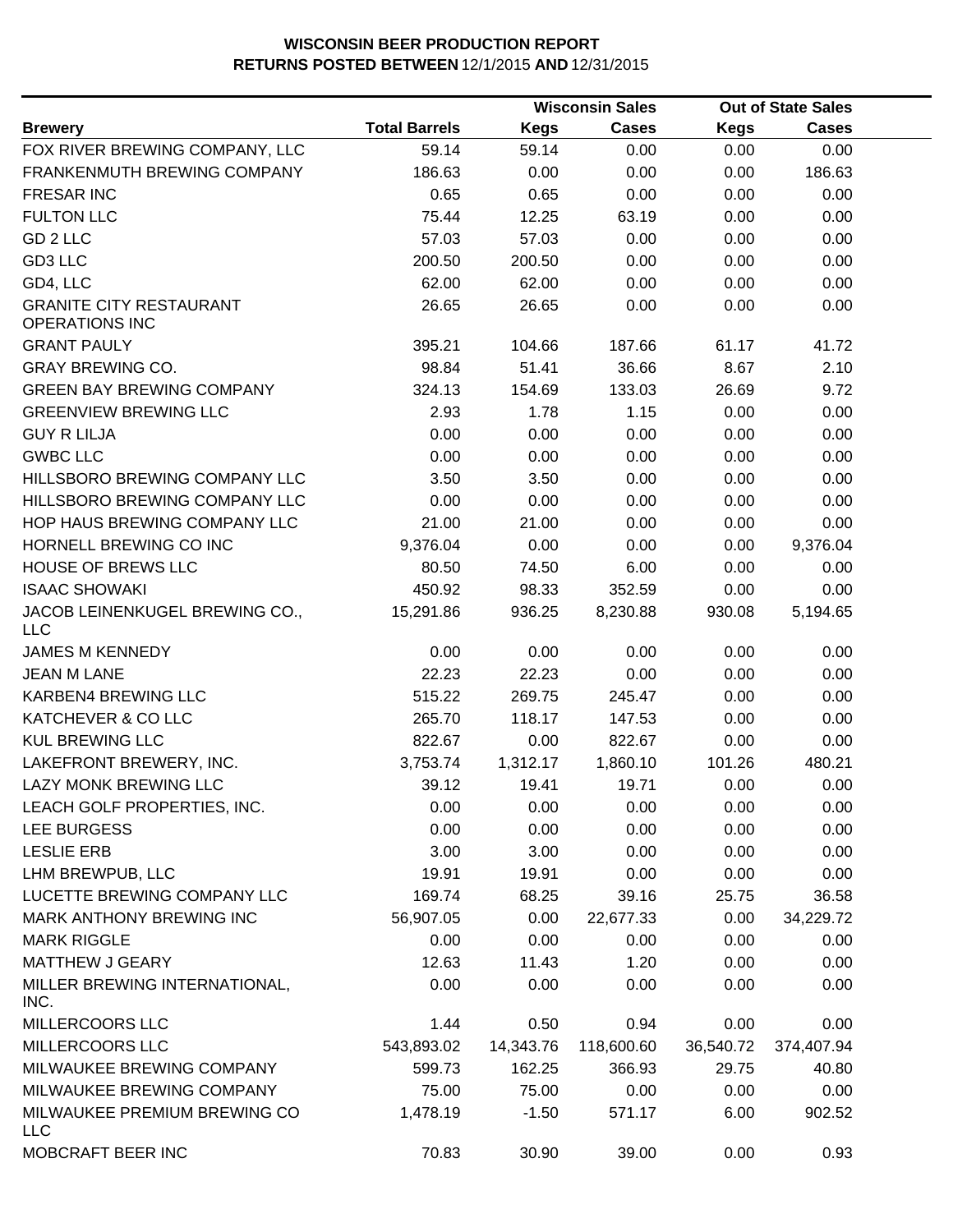|                                            |                      |             | <b>Wisconsin Sales</b> |             | <b>Out of State Sales</b> |  |
|--------------------------------------------|----------------------|-------------|------------------------|-------------|---------------------------|--|
| <b>Brewery</b>                             | <b>Total Barrels</b> | <b>Kegs</b> | <b>Cases</b>           | <b>Kegs</b> | <b>Cases</b>              |  |
| MOOSEJAW PIZZA & BREWING CO LLC            | 85.10                | 85.10       | 0.00                   | 0.00        | 0.00                      |  |
| MOUNTAIN CREST SRL LLC                     | 5,760.43             | 25.97       | 1,121.43               | 42.02       | 4,571.01                  |  |
| MUSTANG BREWING COMPANY, LLC               | 0.00                 | 0.00        | 0.00                   | 0.00        | 0.00                      |  |
| <b>NEW GLARUS BREWING COMPANY</b>          | 18,621.23            | 4,698.50    | 13,922.73              | 0.00        | 0.00                      |  |
| NEW GLARUS BREWING COMPANY                 | 1,352.12             | 91.50       | 1,260.62               | 0.00        | 0.00                      |  |
| NEXT DOOR BREWING LLC                      | 47.68                | 27.00       | 20.68                  | 0.00        | 0.00                      |  |
| NEXT DOOR BREWING LLC                      | 28.07                | 28.07       | 0.00                   | 0.00        | 0.00                      |  |
| NORTHWOODS BREWING CORP LLC                | 50.50                | 50.50       | 0.00                   | 0.00        | 0.00                      |  |
| O'SO BREWING COMPANY                       | 404.25               | 133.17      | 271.08                 | 0.00        | 0.00                      |  |
| <b>OLIPHANT BREWING LLC</b>                | 17.60                | 17.60       | 0.00                   | 0.00        | 0.00                      |  |
| PABST BREWING COMPANY                      | 0.00                 | 0.00        | 0.00                   | 0.00        | 0.00                      |  |
| PABST BREWING COMPANY                      | 0.00                 | 0.00        | 0.00                   | 0.00        | 0.00                      |  |
| PARCHED EAGLE BREWPUB LLC                  | 5.16                 | 5.16        | 0.00                   | 0.00        | 0.00                      |  |
| PETER H GENTRY                             | 56.33                | 56.33       | 0.00                   | 0.00        | 0.00                      |  |
| PETER H GENTRY                             | 13.00                | 13.00       | 0.00                   | 0.00        | 0.00                      |  |
| PETER PETERSON JR                          | 10.00                | 10.00       | 0.00                   | 0.00        | 0.00                      |  |
| PHUSION PROJECTS LLC                       | 23,341.86            | 0.00        | 649.94                 | 0.00        | 22,691.92                 |  |
| PIGEON RIVER BREWING LLC                   | 18.12                | 18.12       | 0.00                   | 0.00        | 0.00                      |  |
| PITCHFORK BREWING LLC                      | 22.47                | 22.47       | 0.00                   | 0.00        | 0.00                      |  |
| PORT HURON BREWING COMPANY,<br><b>LLC</b>  | 73.85                | 41.33       | 32.52                  | 0.00        | 0.00                      |  |
| POTOSI BREWING COMPANY                     | 0.00                 | 0.00        | 0.00                   | 0.00        | 0.00                      |  |
| POTOSI BREWING COMPANY                     | 0.00                 | 0.00        | 0.00                   | 0.00        | 0.00                      |  |
| RAIL HOUSE PROPERTIES LLC                  | 23.00                | 23.00       | 0.00                   | 0.00        | 0.00                      |  |
| RAISED GRAIN BREWING COMPANY<br><b>LLC</b> | 24.50                | 24.50       | 0.00                   | 0.00        | 0.00                      |  |
| <b>RANDOLPH OSKEY</b>                      | 8.00                 | 8.00        | 0.00                   | 0.00        | 0.00                      |  |
| RANDYS FUN HUNTERS BREWERY INC             | 6.00                 | 6.00        | 0.00                   | 0.00        | 0.00                      |  |
| RED CEDAR BREWING LLC                      | 11.40                | 11.40       | 0.00                   | 0.00        | 0.00                      |  |
| RED EYE BREWING COMPANY LLC                | 23.40                | 23.40       | 0.00                   | 0.00        | 0.00                      |  |
| REGAL BRAU BREWING COMPANY LLC             | 7,923.98             | 0.00        | 296.62                 | 0.00        | 7,627.36                  |  |
| RHINELANDER BREWING CO LLC                 | 3,476.36             | 5.00        | 222.90                 | 0.00        | 3,248.46                  |  |
| RICHARD JOSEPH                             | 24.00                | 24.00       | 0.00                   | 0.00        | 0.00                      |  |
| ROBERT A LARSON                            | 477.65               | 94.84       | 181.21                 | 89.66       | 111.94                    |  |
| ROCKY REEF BREWING COMPANY                 | 3.91                 | 3.91        | 0.00                   | 0.00        | 0.00                      |  |
| <b>ROGER MILLER</b>                        | 5.00                 | 5.00        | 0.00                   | 0.00        | 0.00                      |  |
| ROWLAND'S CALUMET BREWING CO.,<br>INC.     | 12.00                | 12.00       | 0.00                   | 0.00        | 0.00                      |  |
| ROWLAND'S CALUMET BREWING CO.,<br>INC.     | 24.00                | 24.00       | 0.00                   | 0.00        | 0.00                      |  |
| RUSH RIVER BREWING LLC                     | 265.00               | 48.62       | 73.23                  | 70.49       | 72.66                     |  |
| <b>RUSTIC VENTURES LLC</b>                 | 15.45                | 15.45       | 0.00                   | 0.00        | 0.00                      |  |
| SAND CREEK BREWING CO LLC                  | 380.01               | 100.11      | 204.81                 | 28.12       | 46.97                     |  |
| SILVER CREEK BREWING COMPANY               | 12.75                | 12.75       | 0.00                   | 0.00        | 0.00                      |  |
| SLEEMAN BREWING COMPANY USA<br><b>INC</b>  | 17,283.00            | $-654.61$   | 933.29                 | 4,112.57    | 12,891.75                 |  |
| <b>SLOCUM LLC</b>                          | 106.60               | 106.60      | 0.00                   | 0.00        | 0.00                      |  |